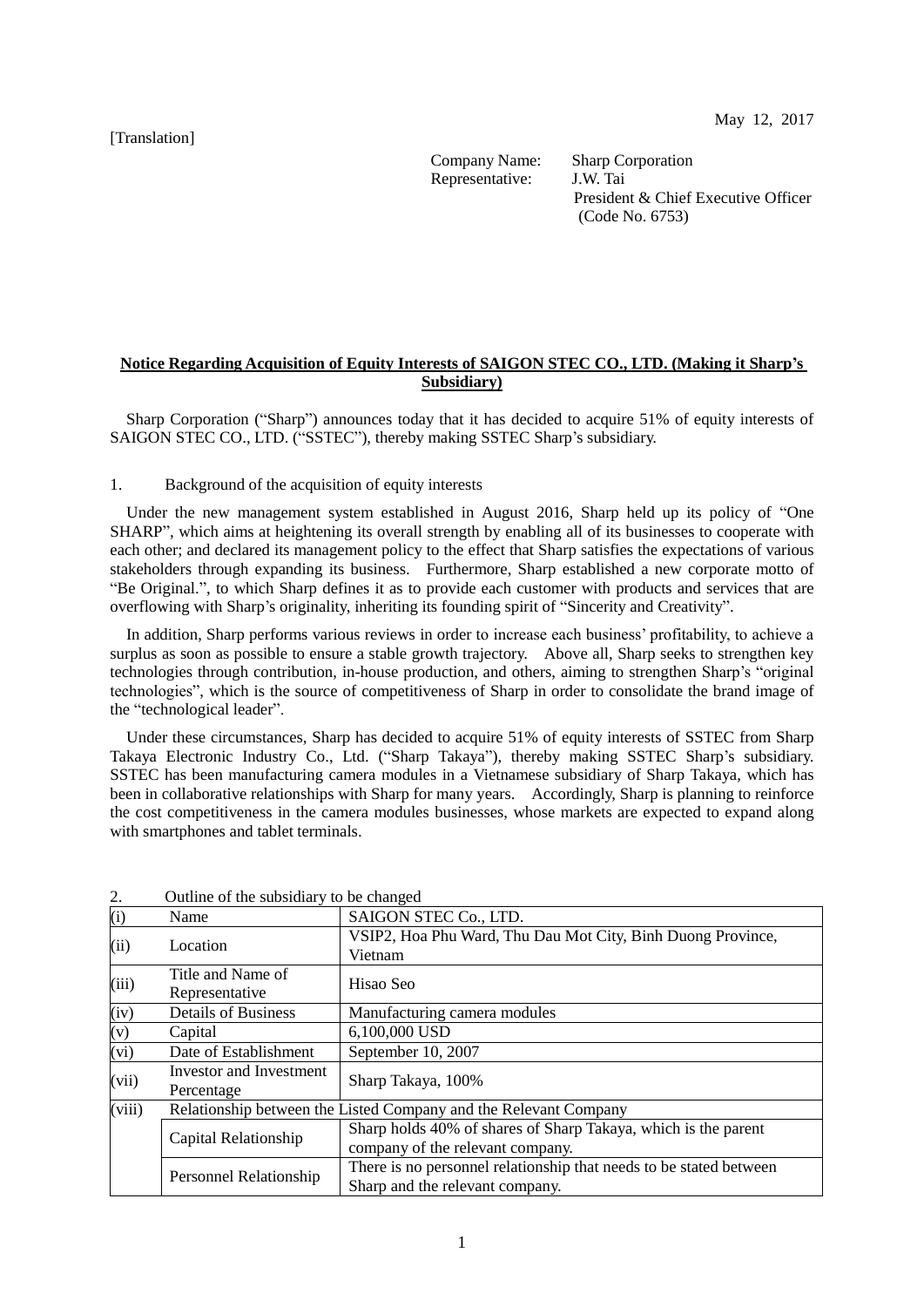|      |                                                                                                                     | Sharp outsources the manufacturing of camera modules to Sharp                                                                    |                   |                   |  |  |
|------|---------------------------------------------------------------------------------------------------------------------|----------------------------------------------------------------------------------------------------------------------------------|-------------------|-------------------|--|--|
|      | <b>Transaction</b>                                                                                                  | Takaya, which is the parent company of the relevant company. In<br>addition, Sharp Takaya outsources the manufacturing of camera |                   |                   |  |  |
|      | Relationship                                                                                                        |                                                                                                                                  |                   |                   |  |  |
|      |                                                                                                                     | modules to the relevant company.                                                                                                 |                   |                   |  |  |
| (ix) | Results of Operations and Financial Conditions of the Relevant Company in the Previous Three<br><b>Fiscal Years</b> |                                                                                                                                  |                   |                   |  |  |
|      | <b>Fiscal Year Ended</b>                                                                                            | Fiscal year ended                                                                                                                | Fiscal year ended | Fiscal year ended |  |  |
|      |                                                                                                                     | March, 2014                                                                                                                      | March, 2015       | March, 2016       |  |  |
|      | <b>Net Assets</b>                                                                                                   | 23,698,816 USD                                                                                                                   | 37,320,568 USD    | 39,927,508 USD    |  |  |
|      | <b>Total Assets</b>                                                                                                 | 254,268,964 USD                                                                                                                  | 246,371,667 USD   | 184,881,875 USD   |  |  |
|      | Net Assets per Share                                                                                                |                                                                                                                                  |                   |                   |  |  |
|      | Proceeds of Sale                                                                                                    | 1,287,020,781 USD                                                                                                                | 1,584,095,565 USD | 1,444,550,832 USD |  |  |
|      | Operating Income or<br>Operating Loss (-)                                                                           | 21,946,386 USD                                                                                                                   | 21,742,161 USD    | 2,100,825 USD     |  |  |
|      | Ordinary Income                                                                                                     | 12,398,133 USD                                                                                                                   | 15,281,906 USD    | $-1,540,554$ USD  |  |  |
|      | Net Income                                                                                                          | 10,636,891 USD                                                                                                                   | 13,621,752 USD    | 2,606,941 USD     |  |  |
|      | Net Income per Share                                                                                                |                                                                                                                                  |                   |                   |  |  |
|      | Dividend per Share                                                                                                  |                                                                                                                                  |                   |                   |  |  |

3. Outline of the other party of the share acquisition

| $\frac{(\mathrm{i})}{(\mathrm{ii})}$ | Company Name                                                     | Sharp Takaya Electronic Industry Co., Ltd.                                                                                                                                                                                                        |  |
|--------------------------------------|------------------------------------------------------------------|---------------------------------------------------------------------------------------------------------------------------------------------------------------------------------------------------------------------------------------------------|--|
|                                      | Location                                                         | 3121-1 Satomi, Satosho-cho, Asakuchi-gun, Okayama                                                                                                                                                                                                 |  |
| (iii)                                | Title and Name of<br>Representative                              | President, Yoji Oshimo                                                                                                                                                                                                                            |  |
| (iv)                                 | <b>Details of Business</b>                                       | Manufacture, Inspection, and Sale of Semiconductor IC Devices and<br>IC Modules, Development of Semiconductor-Related Equipment,<br>Development of Imaging Devices, and Development, Manufacture,<br>and Sale of LSI Design and Evaluation Boards |  |
| (v)                                  | Capital                                                          | 310 million yen                                                                                                                                                                                                                                   |  |
| (vi)                                 | Date of Establishment                                            | August 15, 1979                                                                                                                                                                                                                                   |  |
| (vii)                                | <b>Net Assets</b>                                                | 12,930 million yen (as of March 31, 2016)                                                                                                                                                                                                         |  |
| (viii)                               | <b>Total Assets</b>                                              | 30,683 million yen (as of March 31, 2016)                                                                                                                                                                                                         |  |
| (ix)                                 | Major Shareholders and<br>Shareholding<br>Percentage             | TAKAYA Corporation, 60%; Sharp, 40%                                                                                                                                                                                                               |  |
| (x)                                  | Relationship between the Listed Company and the Relevant Company |                                                                                                                                                                                                                                                   |  |
|                                      | Capital Relationship                                             | Sharp holds 40% of shares of the relevant company.                                                                                                                                                                                                |  |
|                                      | <b>Personnel Relationship</b>                                    | Sharp dispatches five officers to the relevant company.                                                                                                                                                                                           |  |
|                                      | Transaction                                                      | Sharp outsources the manufacturing of camera modules to the relevant                                                                                                                                                                              |  |
|                                      | Relationship                                                     | company.                                                                                                                                                                                                                                          |  |
|                                      | <b>Status as a Related Party</b>                                 | The relevant company is an affiliated company of Sharp, and it<br>corresponds to the related party.                                                                                                                                               |  |

4. Equity interests to be acquired, acquisition price, and the status of equity interests held before and after the acquisition

| (1) | Percentage of equity interests before the acquisition | $0.0\%$                                                                                      |
|-----|-------------------------------------------------------|----------------------------------------------------------------------------------------------|
| (2) | Percentage of equity interests to be acquired         | 51.0% (acquisition price: 3.1 million<br>dollars, which is approximately 354<br>million yen) |
| (3) | Percentage of equity interests after the acquisition  | 51.0%                                                                                        |